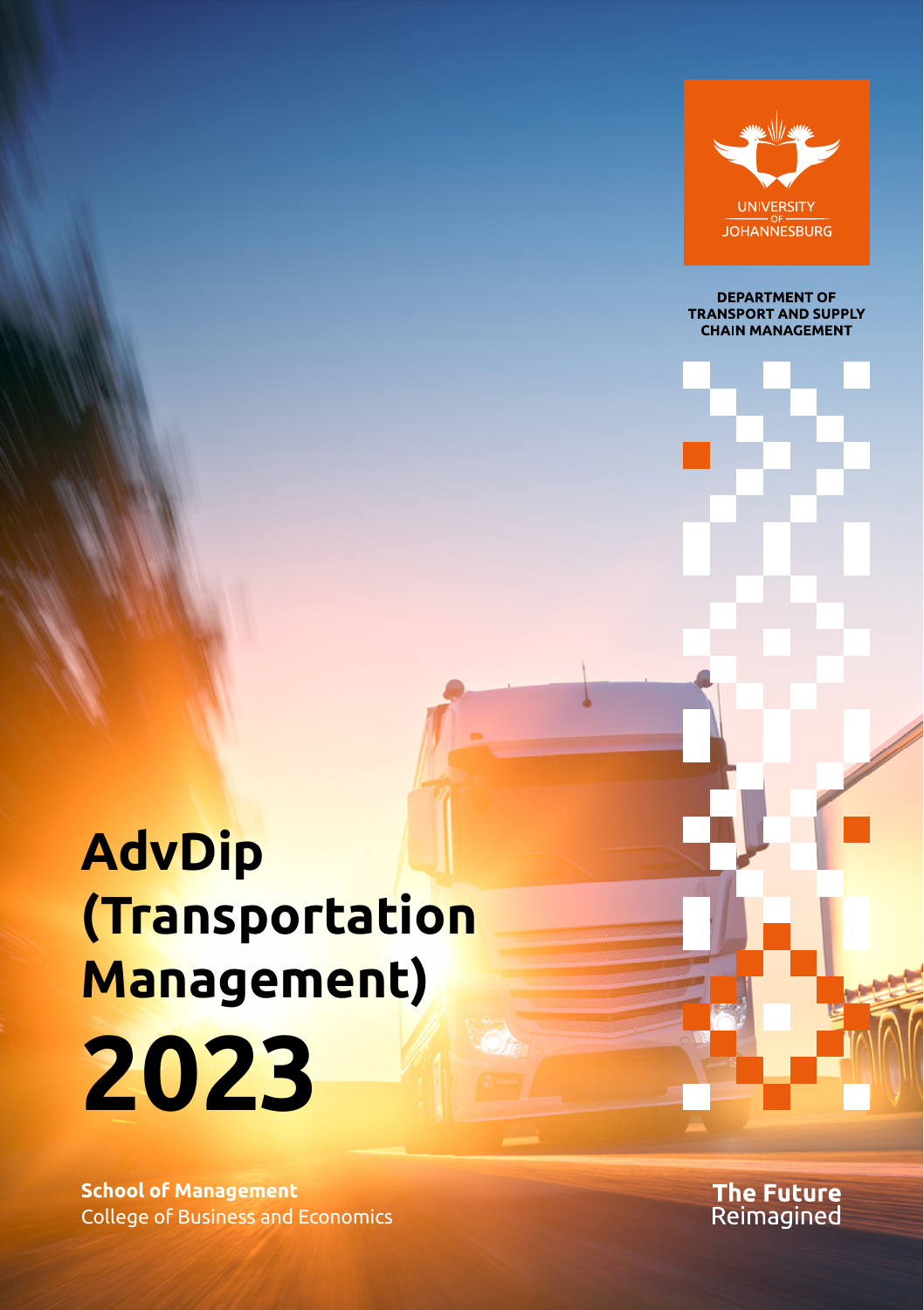

## **ADVANCED DIPLOMA IN TRANSPORTATION MANAGEMENT**

#### **PROGRAMME CO-ORDINATION**

#### **PROGRAMME MANAGER**

**Mrs C Celliers** • 011 559 1056 • K Green 12 • [cynthiac@uj.ac.za](mailto:cynthiac@uj.ac.za) Auckland Park Bunting Road Campus

#### **ADMINISTRATION**

**Mr S Ndhlovu** • 011 559 1620 • K Green 1 • [sndhlovu@uj.ac.za](mailto:sndhlovu@uj.ac.za) Auckland Park Bunting Road Campus

#### **PROGRAMME COORDINATOR**

**Mrs S Vorster** • 011 559 1179 • K Green 8 • [soniav@uj.ac.za](mailto:soniav@uj.ac.za) Auckland Park Bunting Road Campus

#### COLLEGE OFFICER

Mr O Thebe • 011 559 1364 • A Red 4 • oupat@uj.ac.za Auckland Park Bunting Road Campus

Department of Transport and Supply Chain Management (TSCM) School of Management (SoM) College of Business and Economics (CBE) University of Johannesburg (UJ) Auckland Park Bunting Road Campus (APB) PO Box 524, Auckland Park 2006 **<www.uj.ac.za/transport>**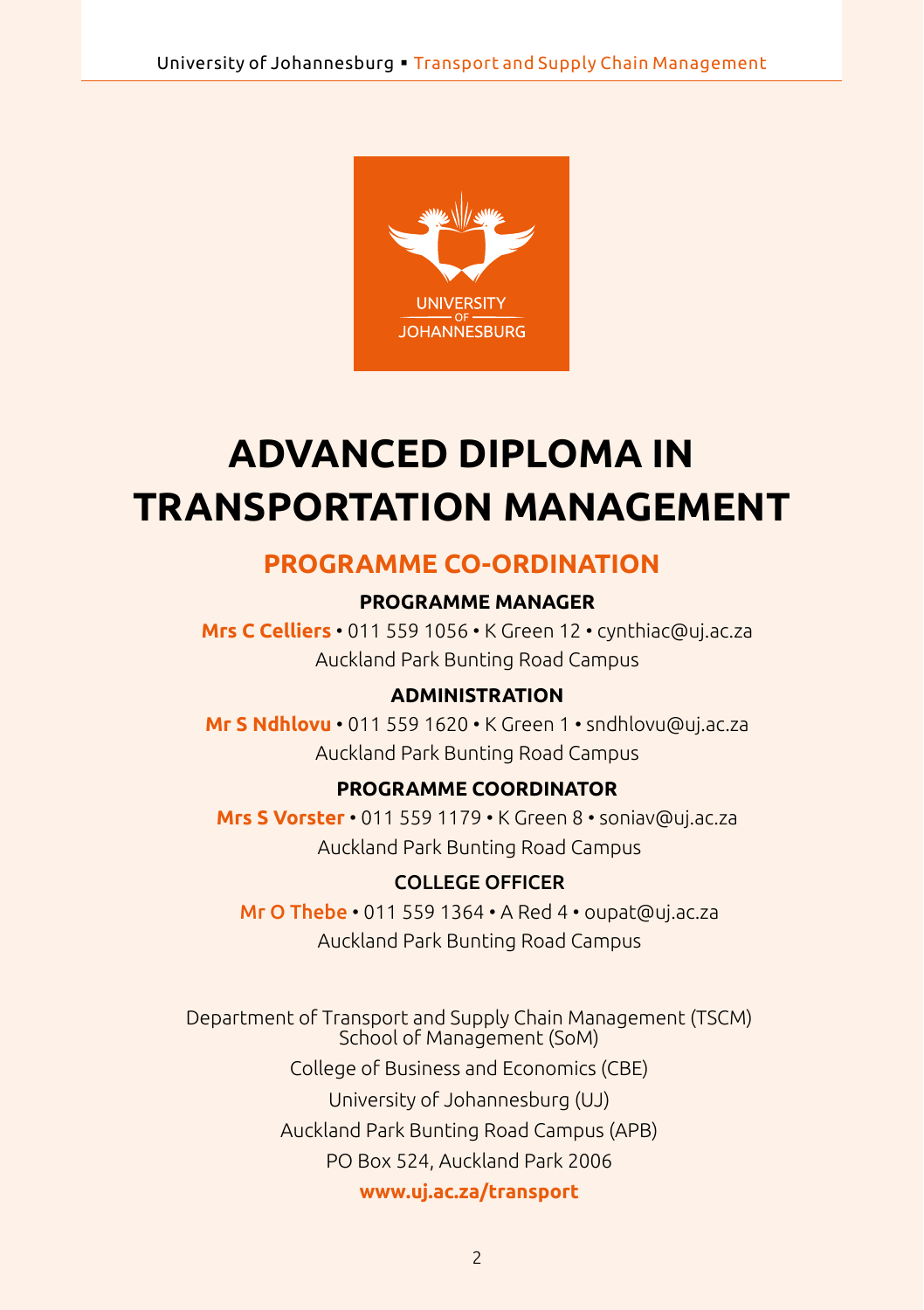## **Applications will be accepted until the end of September each year. Please visit www.uj.ac.za**

## **1. QUALIFICATION INFORMATION**

The University of Johannesburg (UJ) offers the **Advanced Diploma in Transportation Management** on NQF Level 7. The programme is offered full time and part time on the Auckland Park Bunting Road Campus (APB) and classes are conducted during the evenings.

## **2. PURPOSE**

The purpose of the Advanced Diploma in Transportation Management is to provide both theoretical knowledge and practical skills in the field of Transportation Management to prospective students who are currently middle managers, or aspire towards middle management, so that they can apply the principles of Transportation Management in their working environment.

## **3. DURATION OF QUALIFICATION**

One year full time and two years part time.

## **4. CONTACT SESSIONS (Only in Johannesburg)**

- Classes are offered at the Auckland Park Bunting Road Campus, Cottesloe, Johannesburg.
- Classes are offered during the evening on Tuesdays and Thursdays every second week.
- Students will receive a complete class schedule upon registration.
- Class attendance is compulsory.
- The contact sessions information may be changed due to circumstances beyond our control.

## **5. ADMISSION REQUIREMENTS**

The entry requirements for the Advanced Diploma in Transportation Management are a relevant three-year NQF Level 6 qualification with Transportation as specialisation. Alternatively, an applicant must have completed the UJ Bridging Programme for entering the Advanced Diploma in Transportation Management.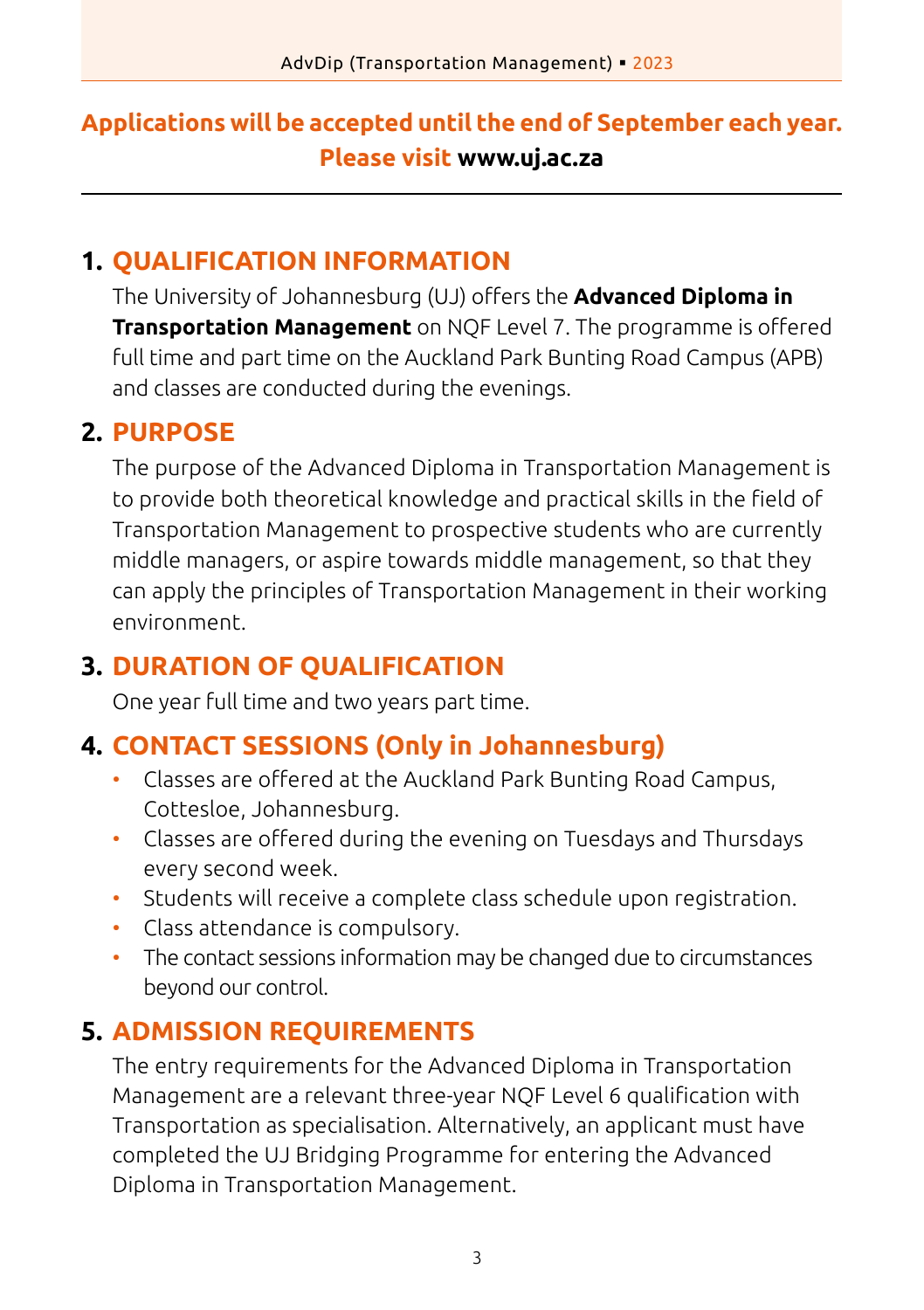## **SELECTION CRITERIA**

A minimum of 60% as an average for the combined third-year modules, with a minimum final mark of 65% in the major Transportation is required.

#### **OR**

The UJ Bridging Programme into the Advanced Diploma in Transportation Management with a minimum final average mark of 65% in each of the modules. All applications will be subject to a selection process and available space.

The outcome of the selection process may require that:

- an applicant complete the UJ Bridging Programme into the Advanced Diploma in Transportation Management before admission to the Advanced Diploma in Transportation Management qualification can be considered,
- an applicant complete the enrichment programme: Principles of Funding.

## **6. LEARNING PATH**

Students who obtain an average of 65% or more in the Advanced Diploma in Transportation Management programme may apply for the BCom Honours (Transport Economics) programme. Acceptance to this programme is subject to a selection process.

## **7. ASSESSMENTS**

Various assessments take place during the course of the qualification. These can take the form of assignments, tests, presentations, case studies, exams and others. A minimum semester mark of 40% is required to gain entrance to the examination. Semester mark (50% of final mark). One theoretical examination (50% of final mark).

## **8. CURRICULUM**

#### **ADVANCED DIPLOMA IN TRANSPORTATION MANAGEMENT** (A1TRMQ)

Registered students will be supplied with detailed learning guides. Textbooks can be obtained from all major suppliers and suppliers on campus.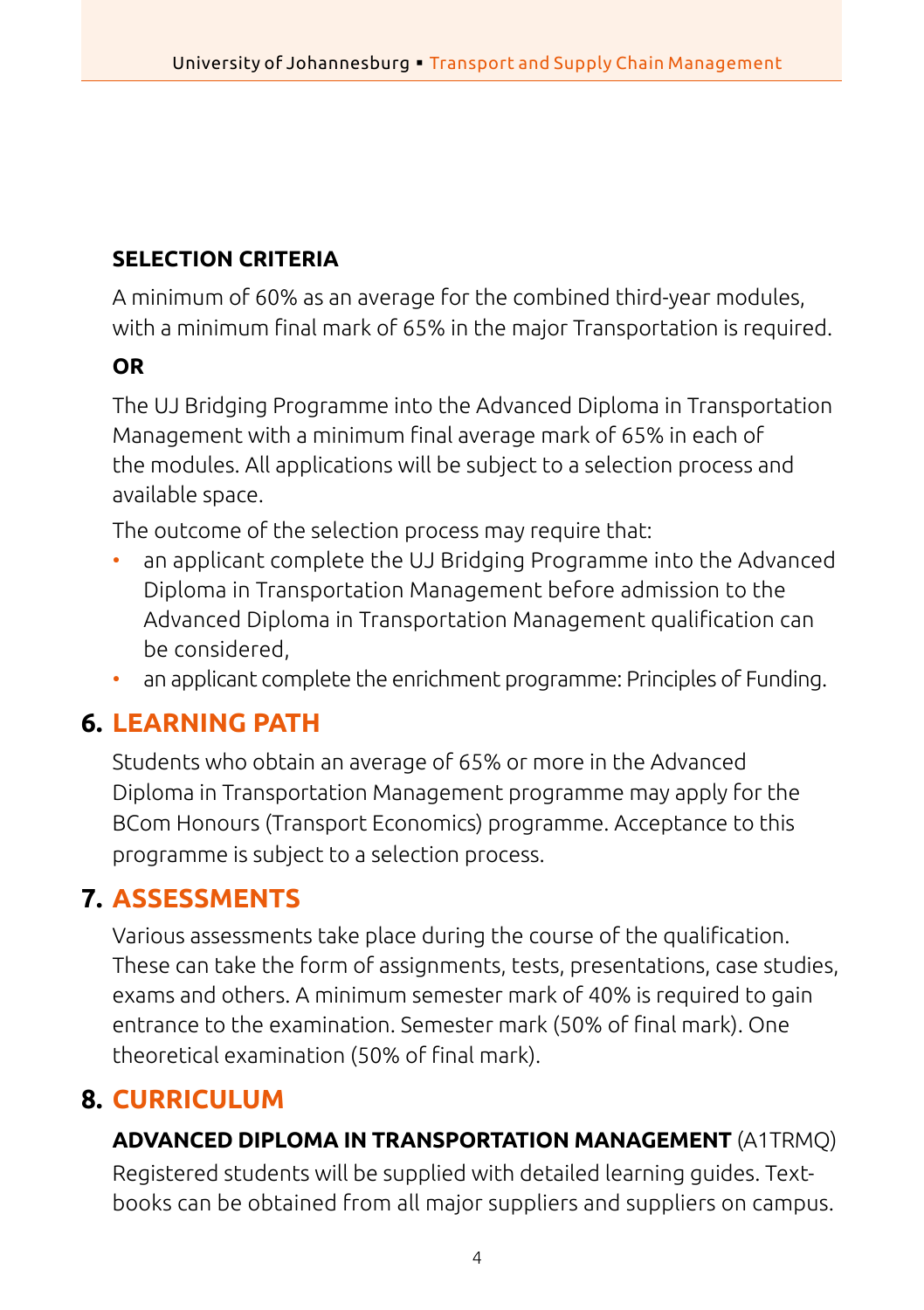| <b>FULL-TIME CURRICULUM</b>                  |                              |                                  |                                                                      |                              |                                  |  |
|----------------------------------------------|------------------------------|----------------------------------|----------------------------------------------------------------------|------------------------------|----------------------------------|--|
| <b>FIRST YEAR - FULL-TIME</b>                |                              |                                  |                                                                      |                              |                                  |  |
| <b>SEMESTER MODULES</b>                      |                              |                                  |                                                                      |                              |                                  |  |
| <b>FIRST SEMESTER</b>                        |                              |                                  | <b>SECOND SEMESTER</b>                                               |                              |                                  |  |
| <b>MODULE NAME</b>                           | <b>MODULE</b><br><b>CODE</b> | <b>NEW NOF</b><br><b>CREDITS</b> | <b>MODULE NAME</b>                                                   | <b>MODULE</b><br><b>CODE</b> | <b>NEW NOF</b><br><b>CREDITS</b> |  |
| <b>Logistics Processes</b><br>and Practices  | <b>I PP01A1</b>              | 16                               | <b>Applied Transport</b><br><b>Processes and</b><br><b>Practices</b> | ATP01B1                      | 16                               |  |
| Research<br>Methodology:<br><b>Transport</b> | <b>RMT01A1</b>               | 16                               | <b>Transport Research</b><br>Project                                 | <b>TRP01B1</b>               | 16                               |  |
| <b>Transport Policy</b><br>and Legislation   | <b>TPI 01A1</b>              | 16                               | <b>Transport Planning</b><br>and Management                          | <b>TPM01B1</b>               | 16                               |  |
| Project<br>Management                        | PRM01A1                      | 16                               | <b>Transport</b><br><b>Operations and</b><br>Costing                 | <b>TOC01B1</b>               | 16                               |  |
| <b>8 Semester Modules</b>                    |                              |                                  | <b>128 Credits</b>                                                   |                              |                                  |  |
| <b>PART-TIME CURRICULUM</b>                  |                              |                                  |                                                                      |                              |                                  |  |
| <b>FIRST YEAR - PART-TIME</b>                |                              |                                  |                                                                      |                              |                                  |  |
| <b>SEMESTER MODULES</b>                      |                              |                                  |                                                                      |                              |                                  |  |
| <b>FIRST SEMESTER</b>                        |                              |                                  | <b>SECOND SEMESTER</b>                                               |                              |                                  |  |

|                                              | FIRSI SEMESIER        |                                  |                                             | SELUNU SEMESI EK             |                                  |
|----------------------------------------------|-----------------------|----------------------------------|---------------------------------------------|------------------------------|----------------------------------|
| <b>MODULE NAME</b>                           | <b>MODULE</b><br>CODE | <b>NEW NOF</b><br><b>CREDITS</b> | <b>MODULE NAME</b>                          | <b>MODULE</b><br><b>CODE</b> | <b>NEW NOF</b><br><b>CREDITS</b> |
| <b>Logistics Processes</b><br>and Practices  | LPP01A1               | 16                               | <b>Transport Planning</b><br>and Management | <b>TMP01B1</b>               | 16                               |
| Research<br>Methodology:<br><b>Transport</b> | RMT01A1               | 16                               | <b>Transport Research</b><br>Project        | <b>TRP01B1</b>               | 16                               |
| <b>4 Semester Modules</b>                    |                       | <b>64 Credits</b>                |                                             |                              |                                  |

#### **SECOND YEAR – PART-TIME**

**SEMESTER MODULES**

| <b>FIRST SEMESTER</b>                      |                              | <b>SECOND SEMESTER</b>           |                                                                      |                              |                                  |
|--------------------------------------------|------------------------------|----------------------------------|----------------------------------------------------------------------|------------------------------|----------------------------------|
| <b>MODULE NAME</b>                         | <b>MODULE</b><br><b>CODE</b> | <b>NEW NOF</b><br><b>CREDITS</b> | <b>MODULE NAME</b>                                                   | <b>MODULE</b><br><b>CODE</b> | <b>NEW NOF</b><br><b>CREDITS</b> |
| <b>Transport Policy</b><br>and Legislation | TPL01A1                      | 16                               | <b>Applied Transport</b><br><b>Processes and</b><br><b>Practices</b> | ATP01B1                      | 16                               |
| Project<br>Management                      | PRM01A1                      | 16                               | Transport<br><b>Operations and</b><br>Costing                        | TOC01B1                      | 16                               |
| <b>4 Semester Modules</b>                  |                              |                                  | 64 Credits                                                           |                              |                                  |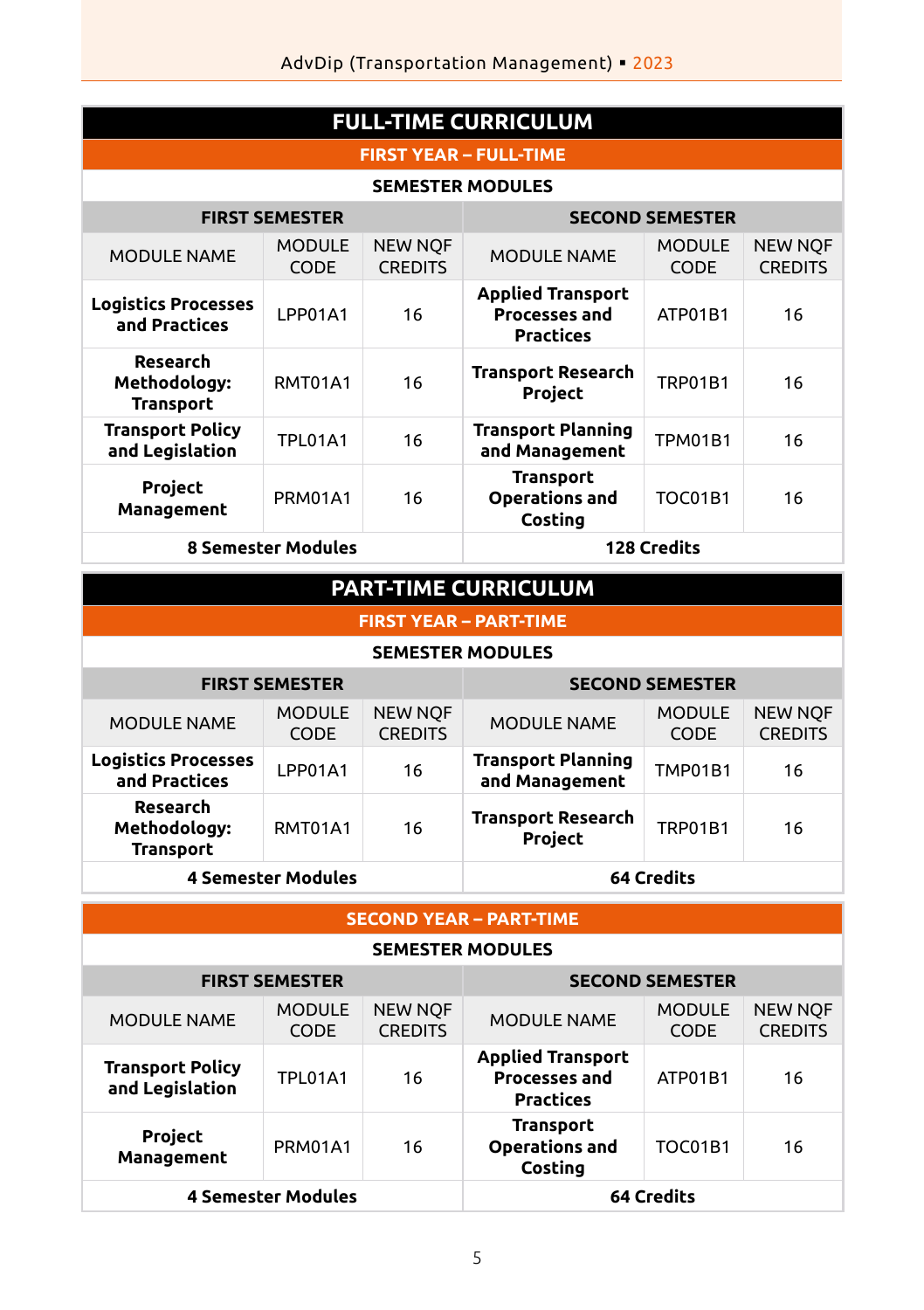## **9. CONTENT FOR ADVANCED DIPLOMA IN TRANSPORTATION MANAGEMENT**

#### **Applied Transport Processes and Practices**

*Students should be able to:*

Take appropriate decisions to the benefit of the transport company/ organisation.

Apply theoretical knowledge in order to run an effective transport business.

## **Logistics Processes and Practices**

#### *Students should be able to:*

Analyse theoretical and practical options and implement decisions in operational and tactical logistics management.

Implement decisions at the tactical and operational level in the logistics environment of a company/organisation and reflect on the decisions made.

#### **Project Management**

#### *Students should be able to:*

Reflect on all aspects that necessitate the development of a specific project. Plan and develop the design of a project that addresses an identified need. Implement and control a project.

Terminate a project for hand-over.

#### **Research Methodology: Transport**

#### *Students should be able to:*

Reflect on the key concepts, processes and principles required in the implementation of a research project in the transport environment.

#### **Transport Operations and Costing**

#### *Students should be able to:*

Identify relevant operational processes within the transport industry. Define and analyse the operational aspects pertaining to various transportation modes.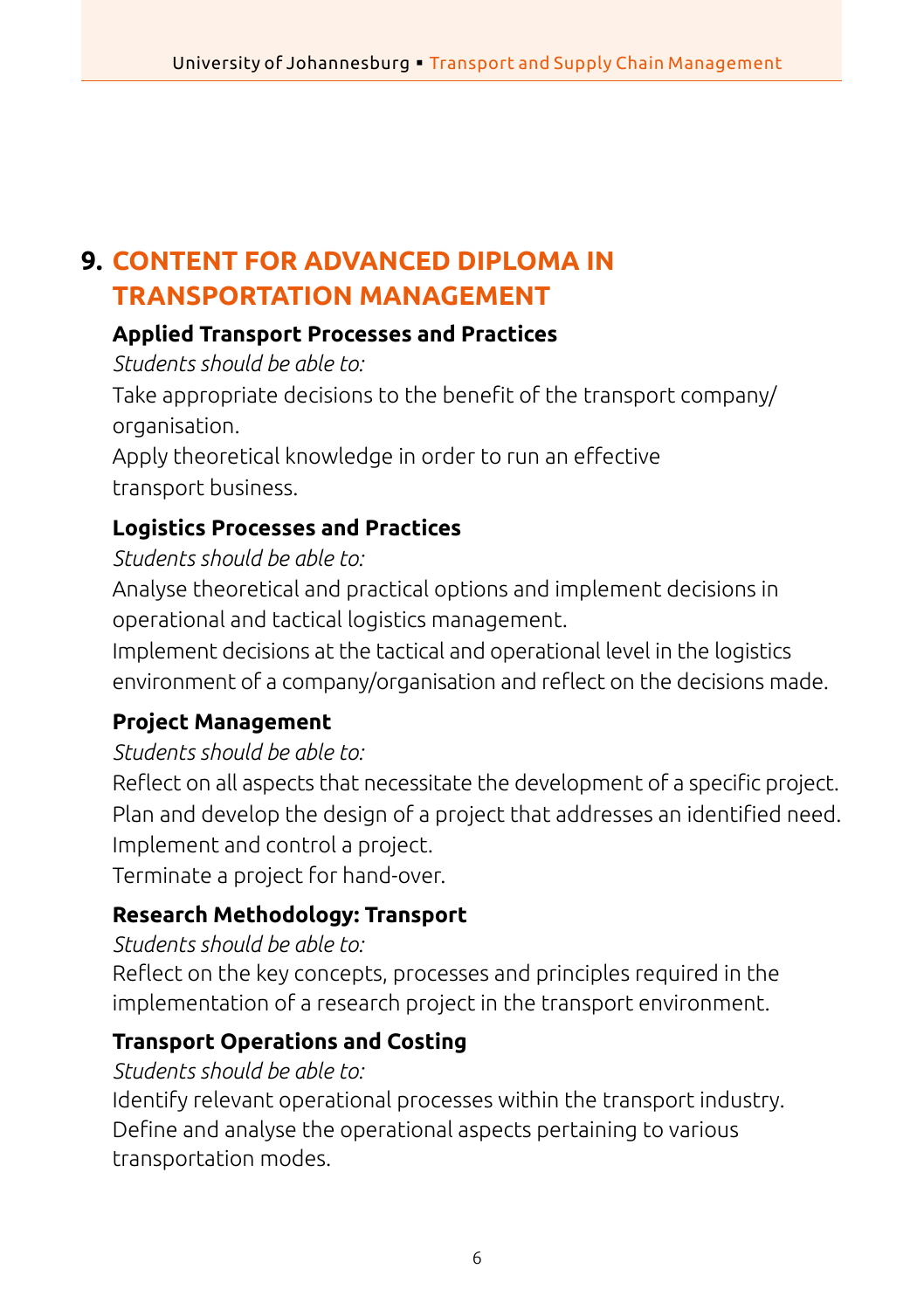Calculate costing related to transportation modes.

Determine a pricing structure for profitability and sustainability.

Reflect on the importance of routing and scheduling transportation

equipment across the industry.

Manage a fleet operation.

Manage carrier replacement and selection processes.

## **Transport Planning and Management**

*Students should be able to:*

Define and explain the scope of transport planning.

Analyse traffic/transport problems in urban areas.

Analyse transport problems in rural areas.

Utilise transportation planning processes in order to conduct relevant transport studies.

Reflect on the factors that contribute and/or minimise traffic accidents.

## **Transport Policy and Legislation**

*Students should be able to:*

Reflect on policy formulation and the need for transport policy. Analyse the purpose, goals and objectives of National and Regional Transport Policies.

Identify and analyse the major provisions of the National Land Transport Act. Identify and analyse the major provisions of the National Road Traffic Act. Analyse the consequences and assess measures to mitigate unethical conduct in the transport sector.

## **Transport Research Project**

*Students should be able to:*

Apply critical thinking skills.

Apply foundational research skills to address a research question.

Demonstrate planning, time and change management skills.

Undertake research independently.

Communicate research results clearly, comprehensively and persuasively.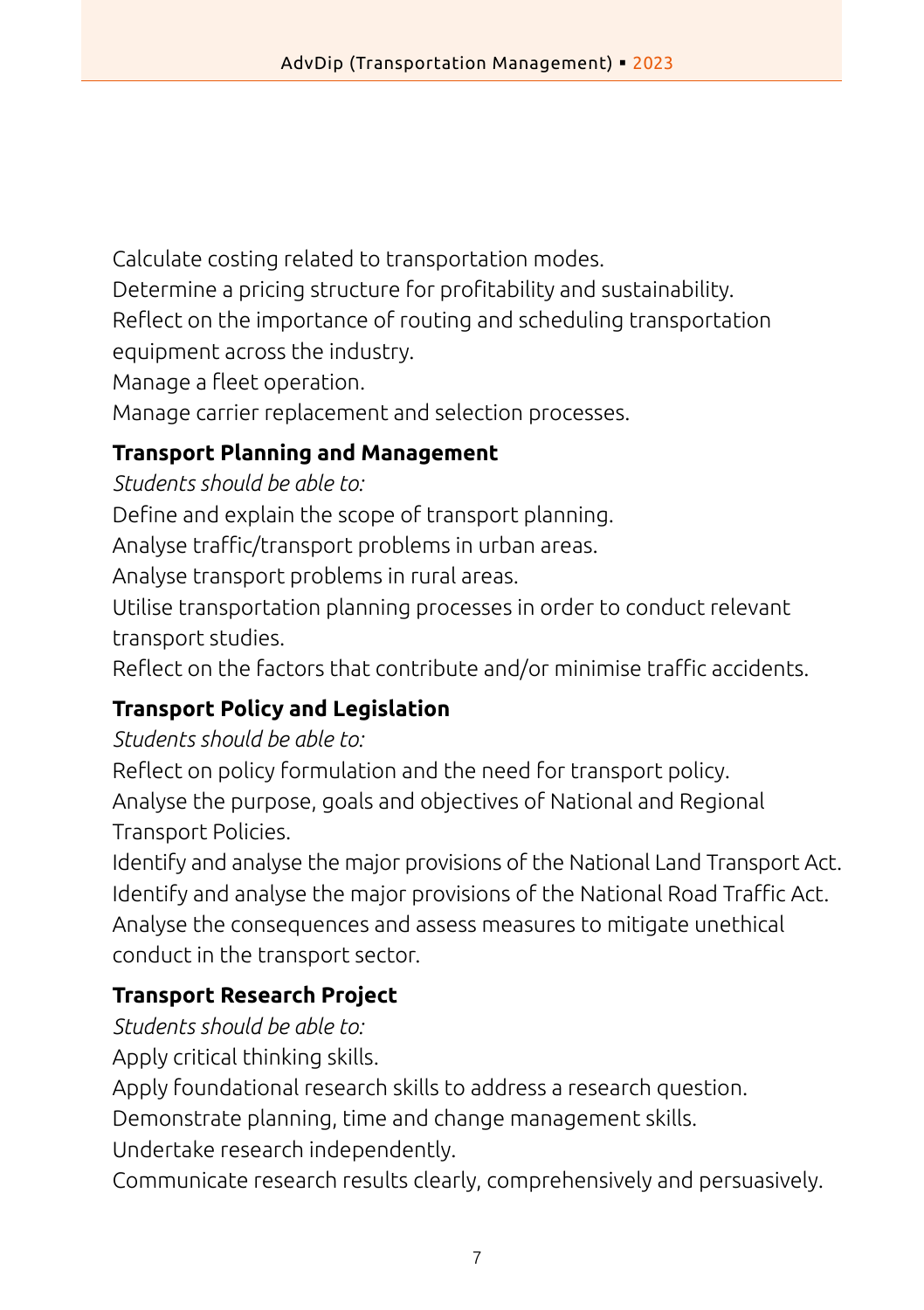## **10. APPLICATION/REGISTRATION**

Complete the University of Johannesburg application form (available on the departments website at [https://www.uj.ac.za/faculties/cbe/Transport](https://www.uj.ac.za/faculties/cbe/Transport-and-Supply-Chain-Management/Pages/Undergraduate-Programmes.aspx)[and-Supply-Chain-Management/Pages/Undergraduate-Programmes.aspx](https://www.uj.ac.za/faculties/cbe/Transport-and-Supply-Chain-Management/Pages/Undergraduate-Programmes.aspx)). Closing date for application:

30 September 2022 to study in the following year (2023).

- Attach certified copies of your highest academic qualifications and first page of your identification document to the application form. Remember to sign the application form on the last page.
- Students will be notified of their acceptance.
- Registration period for the AdvDip (Transportation Management): January 2022.
- Please contact student finances with regard to any fee queries.

**NB**: The University reserves the right to amend enrolment requirements, timetables, dates, fees and programme contents as and when the need arises, without prior notice.